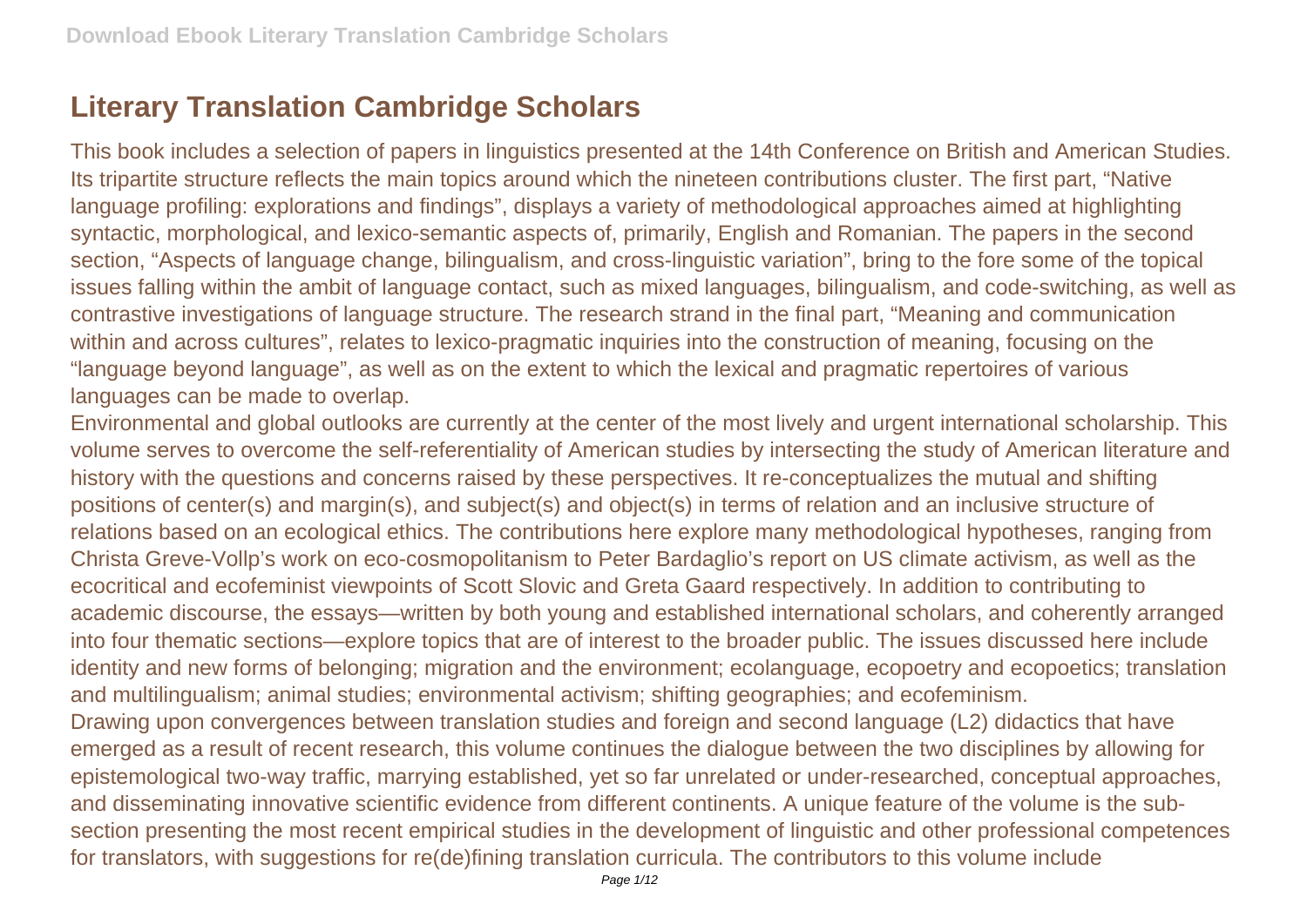representatives of various spheres, including academics, researchers and practitioners. Their underlying theoretical and empirical research is informed by multiple perspectives: linguistics, didactics, and translation-related. This book shows how integrating insights from translation studies into language teaching and vice versa can effectively respond to the challenges of contemporary language and translator teaching and training.

Perspectives on TranslationCambridge Scholars Publishing

This collection of essays highlights the great variety one finds in contemporary scholarly discourse in the fields of English and American studies and English linguistics in a broad and inclusive way. It is divided into thematically structured sections, the first two of which examine the motif of travelling and images of recollection in literary works, while the third and the fourth parts deal with male and female voices in narratives. Another chapter discusses visual and textual representations of history. The last two subsections focus on the rhetorical and theoretical questions of language. The pluralism of themes indicated in the book's title can thus be regarded not as a limitation, but, rather, as evidence of its potential.

This book explores the influence of translation on the Arabic language, with particular emphasis on the translation of English idioms by journalists working at Arabic satellite TV stations, using a mixed-method approach (quantitative and qualitative). It begins from a belief that the impact of broadcast media on Arabic speakers is more instant, wider and farther-reaching than that caused or triggered by any other branch of mass media, as not all features of television appear in other media. The book focuses on idioms because of the difficulties associated with translating them, and also because the literature review revealed inadequacy in understanding this intriguing part of the development of the Arabic language. In contrast to other similar titles, the book examines the possible factors causing journalists to resort to idiom literalisation, including those relating to demographic characteristics. The main significance of this book is that it has practical implications for its potential audience, both practitioners and professional peers. It provides information to enable media translators and lexicographers to become more sensitive towards the logico-semantic relationships present in idiomatic expressions, and to improve their application of idiomatic expressions in their translations. Overall, the results presented here will serve to guide media translators and lexicographers' choice in the usage of idioms to produce better quality translations and dictionaries. This insight is important not only to translators and lexicographers, but also to language teachers and students of translation. Pedagogically, the findings of the current book will encourage translation teachers to reconsider their strategies for teaching English idioms. Students of translation and English language learners in general will also benefit from the results of this book.

This anthology presents a survey of recent scholarship on Japanese literatureâ "classical, postwar, and contemporaryâ Page 2/12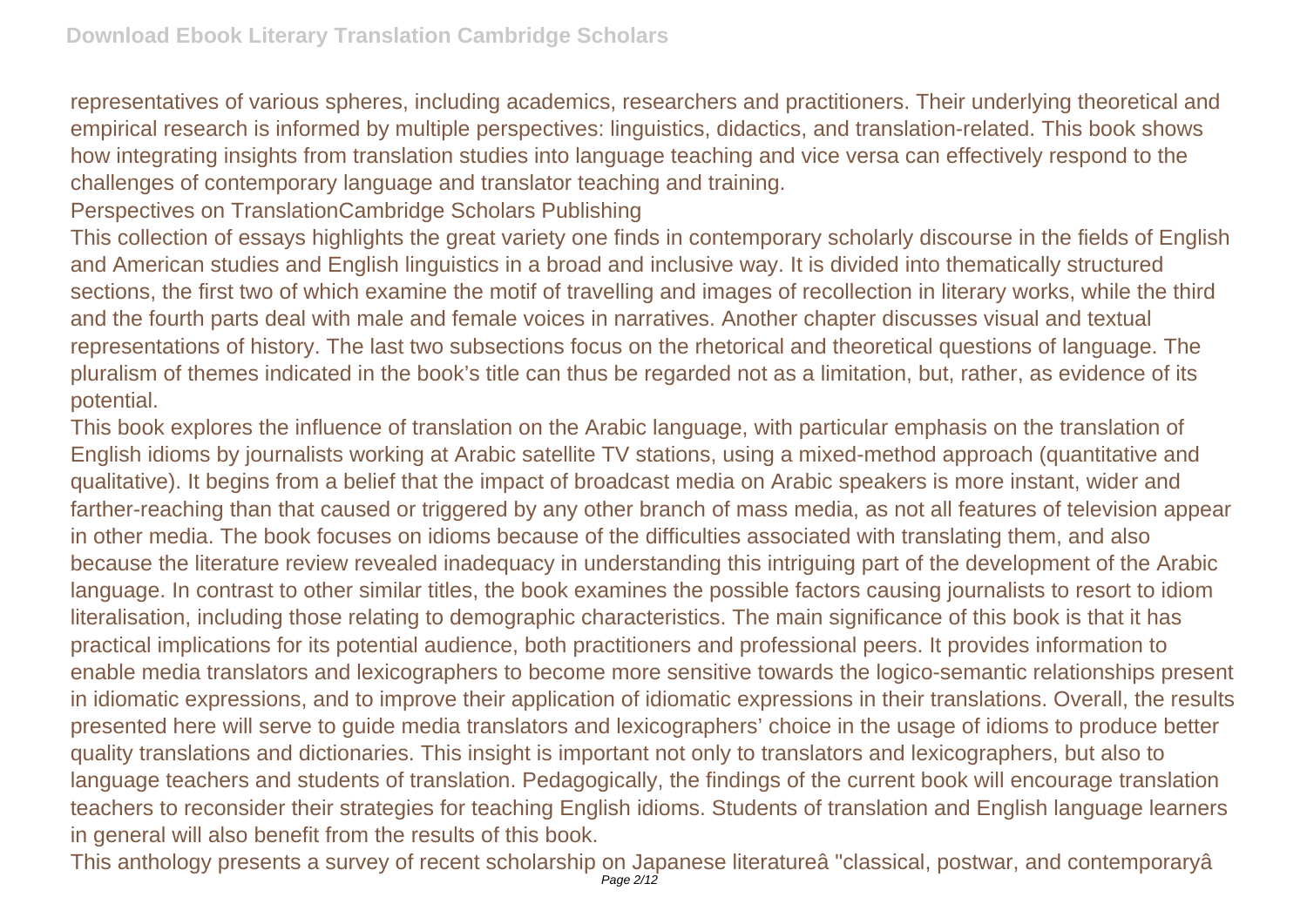"and Japan studies from both established and up-and-coming academics based in the West and East. This collection of cutting-edge scholarship offers a snapshot of the current state of Japan studies in the second decade of the twenty-first century. The first section of the book considers the Heian period and its literature from the perspective of female authors and their works. The second part explores postwar prose and poetry, as well as the writing of contemporary author Haruki Murakami, relating them all to issues present in Japanâ (TM)s wider society. Finally, the third section puts Japan and its writings within the global context, comparing them with other historical, cultural and linguistic milieus, and considering the role of translation in representing Japanese literature to the world.

This publication focuses on vocabulary, which reflects unique Canadian traits; elements that share not only a Canadian origin but also reference to everyday contexts present on both the micro and macro stage. The conducted study aimed to show variation on the lexical level, which may result from a fluid sense of national identity. The Toronto region, due to its extensive multi-cultural and multi-ethnic background bears a sense of diversity both on the social and linguistic ground. The conducted study involved the distribution of questionnaires, which tested speakers' knowledge of Canadian register, their ability of using them in the context of everyday discourse and the identification of items. Furthermore, the author had obtained two years worth of texts from the Toronto Sun?, which enabled the observation of Canadianisms within the written medium of a media context. The resulting data formed a database labeled by the author as the LCTES (Lodz Corpus for Toronto English Study).

Literary Translation in Modern Iran: A sociological study is the first comprehensive study of literary translation in modern Iran, covering the period from the late 19th century up to the present day. By drawing on Pierre BourdieuN's sociology of culture, this work investigates the people behind the selection, translation, and production of novels from English into Persian. The choice of novels such as Morier's The Adventures of Hajji Baba of Ispahan, Austen's Pride and Prejudice, and Vargas Llosa's The War of the End of the World provides insights into who decides upon titles for translation, motivations of translators and publishers, and the context in which such decisions are made.The author suggests that literary translation in Iran is not a straightforward activity. As part of the field of cultural production, literary translation has remained a lively game not only to examine and observe, but also often a challenging one to play. By adopting hide-andseek strategies and with attention to the dynamic of the field of publishing, Iranian translators and publishers have continued to play the game against all odds. The book is not only a contribution to the growing scholarship informed by sociological approaches to translation, but an essential reading for scholars and students of Translation Studies, Iranian Studies, and Middle Eastern Studies.

This book deals with a specific type of translation that has been the subject of several books in Arabic, namely media translation,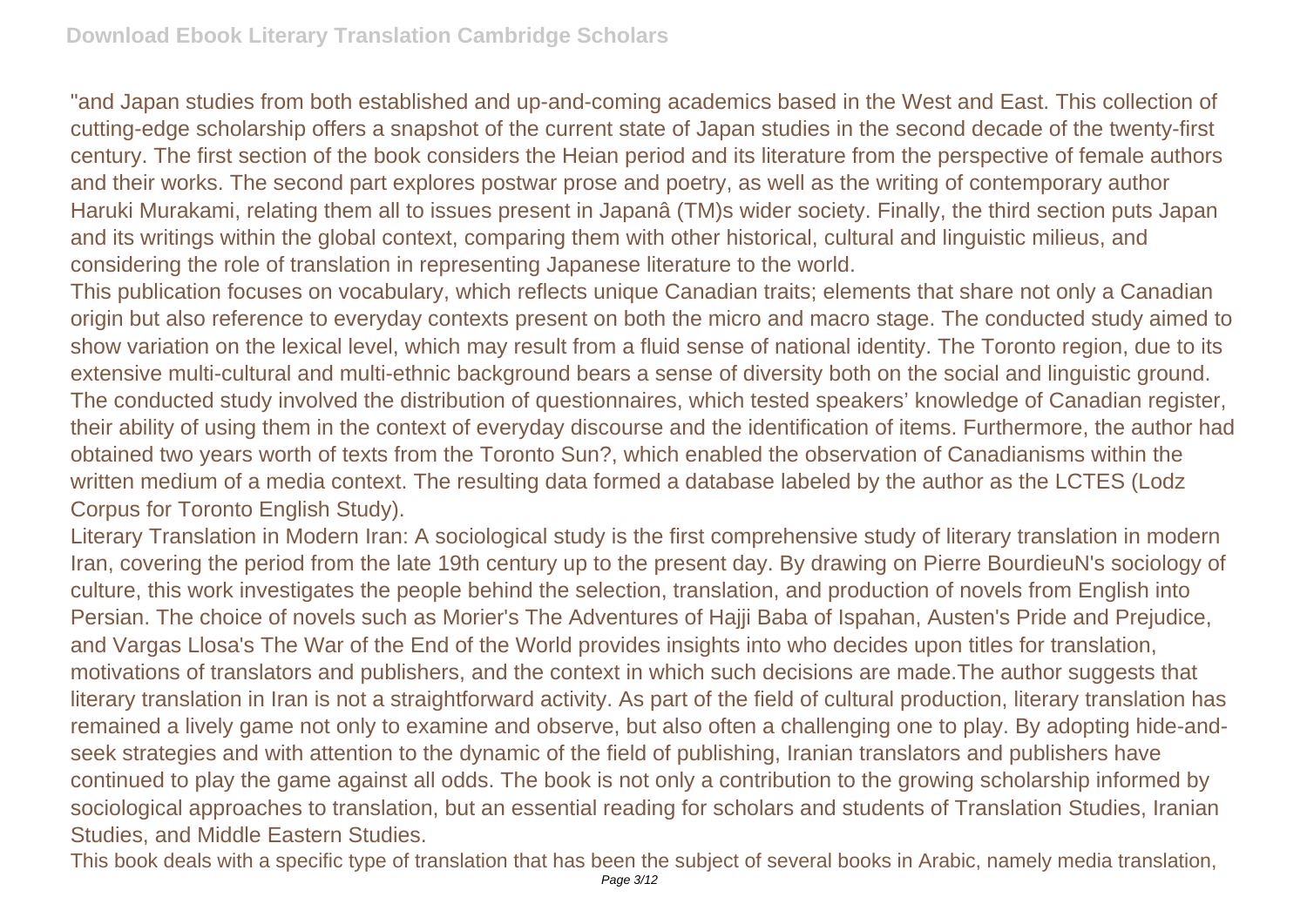which has been gaining prominence lately. It is divided into two sections. The first deals with the history, importance, role, the major theories and types of translation. The second offers some applications in Arabic and English for the benefit of those working in the field of media translation. The book seeks to help those interested in studying the science and history of translation and those wishing to acquire skills for this profession and engage in it after achieving proficiency in the two languages: the target language and the source language. The book hopes to fill a void in the Arabic library, especially in the field of media translation. This groundbreaking 2007 volume gathers an international team of historians to present the practice of translation as part of cultural history. Although translation is central to the transmission of ideas, the history of translation has generally been neglected by historians, who have left it to specialists in literature and language. This book seeks to achieve an understanding of the contribution of translation to the spread of information in early modern Europe. It focuses on non-fiction: the translation of books on religion, history, politics and especially on science, or 'natural philosophy', as it was generally known at this time. The chapters cover a wide range of languages, including Latin, Greek, Russian, Turkish and Chinese. The book will appeal to scholars and students of the early modern and later periods, to historians of science and of religion, as well as to anyone interested in translation studies.

Where Theory and Practice Meet is a collection of nineteen papers in translation studies. Unlike many similar books published in recent decades, which are mostly non-translation-oriented, veering to issues with little or no relevance to translation, this book focuses on the translation process, on theory formulation with reference to actual translation, on getting to grips with translation problems, and on explaining translation in language which can be understood by the general reader. Perceptive and wide-ranging, the book covers language pairs that include Chinese, English, French, German, Italian, Spanish, Latin, and Classical Greek, and discusses, among other things, translations of Dante's La Divina Commedia; translations of Shakespeare's Hamlet; Goethe's "Prometheus" as a case of untranslatability; the challenge of translating Garcilaso de la Vega's "Primera Égloga" into Chinese; John Minford's translation of martial arts fiction; and Lin Shu's translation of Alexandre Dumas's La Dame aux camélias. This volume investigates identity discourses and self-constructions/de-constructions in various texts through imagological readings of films, narratives, and art works, examining different layers of cultural identities, on the one hand, and measuring the literary reception of ethnic identity constitution to reveal both the self and hetero images, on the other. The book features theoretical and analytical approaches with insights borrowed from multiple disciplines, and mainly focuses on the application of imagological perspectives in the fields of literature and translation, and specifically in literary works "carried over" from one culture to another. It will be of interest for scholars and researchers working in the fields of literature, translation, cultural studies, and imagology, as well as for students studying in these fields.

This book presents the first commentary on the whole of [Tibullus] 3 in English. It consists of a text, translation, introduction and commentary. The text rests on the author's autopsy of the most important manuscripts of [Tibullus]. The prose translation is as literal as possible, in order to bring out clearly the meaning of the Latin. The detailed line-by-line commentary serves to clarify the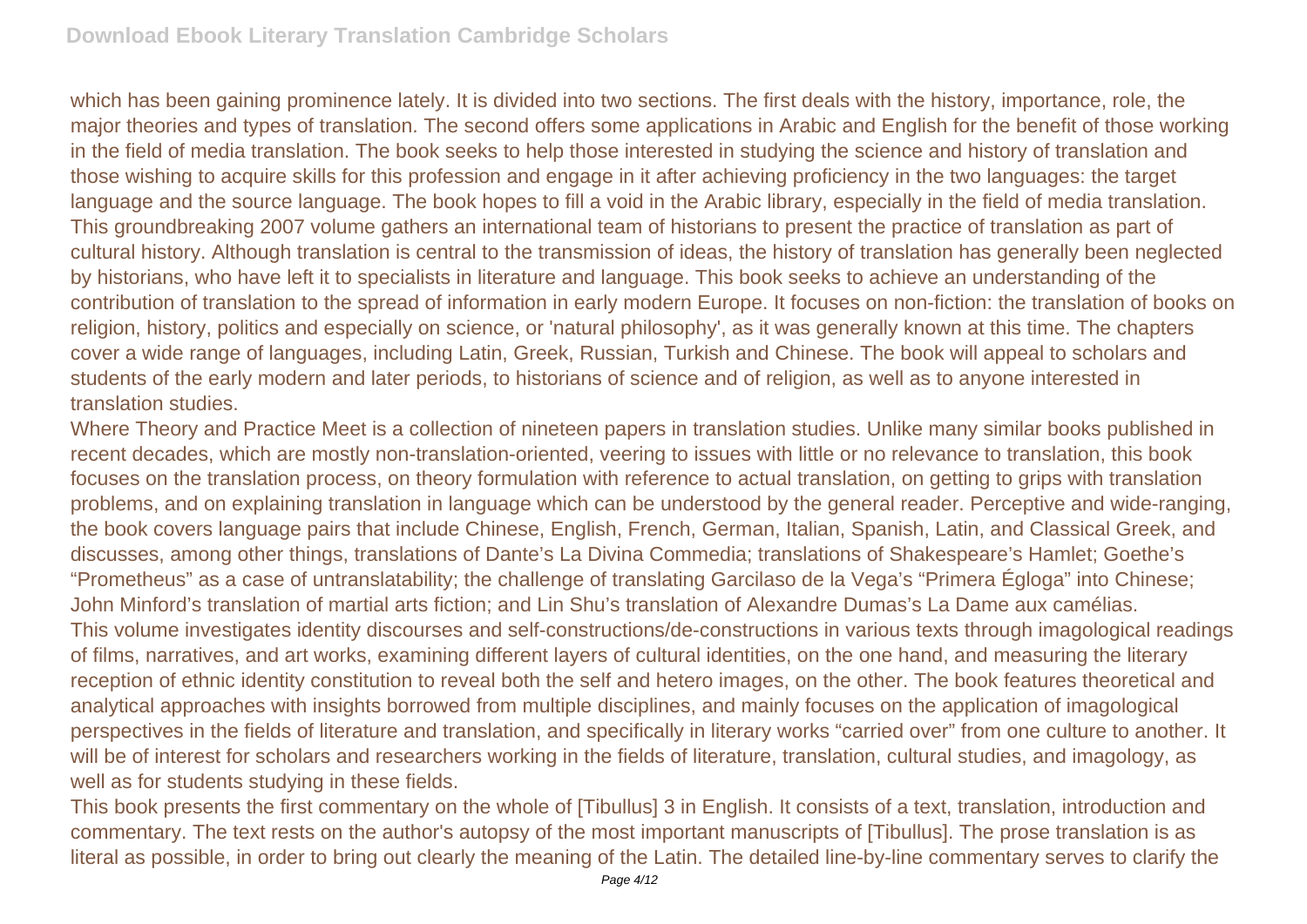language and literary associations of the poems and to back up the theory that the whole work was composed by a single unitary author. It argues that what were previously thought of as separate sections of the book, composed by different authors at different times, were in fact the product of a single anonymous poet impersonating, or adopting the mask of, different characters in each section: Lygdamus (poems 1-6), a young Tibullus (7), a commentator on Sulpicia's affair with Cerinthus (8-12), Sulpicia (13-18) and Tibullus (19-20). The close connections and associations between these different sections and their use of the same Augustan intertexts are shown to favour a unitary interpretation of the work. The main literary inspiration for the work, this volume argues, comes from the elegists of the Augustan period, but its date of composition could have been late in the first century AD, linking it with the other pseudepigraphical writings of this century such as the Virgilian and Ovidian Appendices. Explores a literary translation dedicated more to the reader's perception and experience of text than to textual interpretation. This volume brings together the ideas put forward at an international conference on Metaphor and Translation held at the University of Toulon, France, in June 2017. The bilingual nature of the contributions here provides an insight into recent linguistic theories from both the English- and French-speaking worlds. This diversified approach is further enhanced by contributors being based in a large number of countries worldwide and working on different language combinations. The kinds of problem areas investigated here include a wide range of themes. They cover aspects ranging from methodological and theoretical issues to specialist areas such as literature, culture and the economy. Whatever the theoretical approach applied, the findings come up with interesting and useful conclusions as to how metaphor is translated in the types of discourse analysis proposed. As a result, this volume will be of interest to both scholars and students involved in metaphor studies and translation, as well as to professional translators wishing to keep track of recent theories and practical issues in the field.

This book presents cutting-edge research in translation studies, offering stimulating discussions on translation and providing fresh perspectives on the field. Papers in Translation Studies features a selection of papers originally authored for this volume, addressing a variety of issues from different points of view and offering interesting contributions to the critical literature of the field. The volume provides useful resources that will be of great benefit for academics, students and practitioners. The contributions to this book promote research on translation theory and practice, and suggest ways of dealing with translation problems. The volume chapters are written by researchers from around the world, and consider various different languages and contexts. Areas of investigation include contrastive linguistics and translation, corpus-based translation studies, natural language processing, machine translation, and translator training.

This Companion surveys Asian American literature from the nineteenth century to the present day.

This is a manual of literary translation and as such will be invaluable to students of linguistics, translation, literary theory and cultural studies. Translation plays an important role in increasing understanding among diverse cultures and nations. Literary translations in particular help different cultures reach a compromise. Beginning with the relationship between pragmatics and translation, the book introduces the major areas of linguistic pragmatics – speech acts, presupposition, implicature, deixis and politeness and how they can be applied in the field of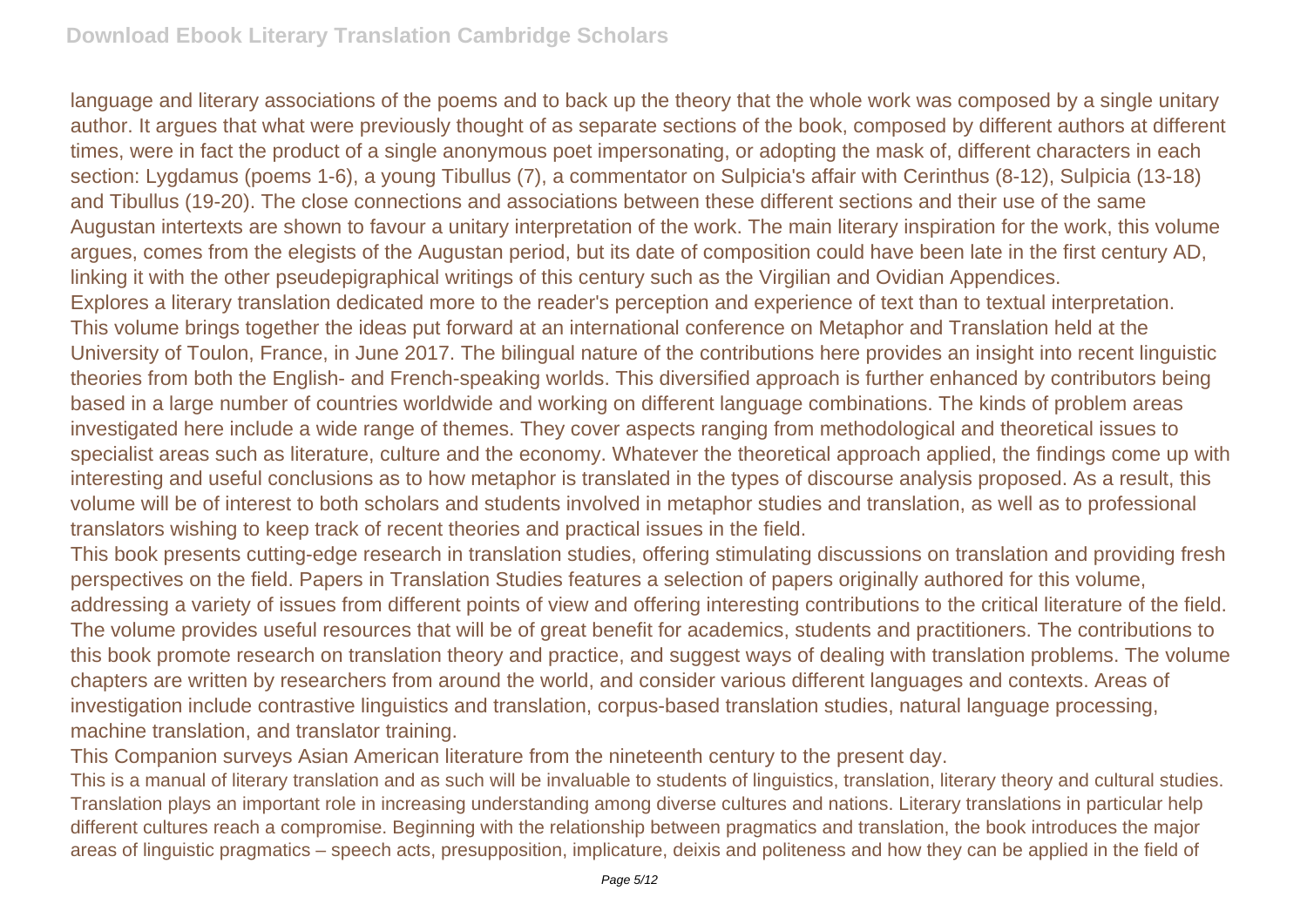translation. It balances theory and application through the examples of Arabic/English translation using a wide range of texts from The Cairo Trilogy by the Noble Literature laureate Naguib Mahfouz. Mahfouz's trilogy has certainly lost much of its meaning in Hutchin et al.'s translation into English. Their translation fails to assess the effectiveness of the source text and to preserve its implied meaning. All these problematic renderings have contributed to the distortion or loss of meaning. The major concern of the study is to examine the pragmatic meanings involved in a literary translation. The attention given to pragmatic facts and principles in the course of translation can enhance the understanding of the text and improve the quality of translation.

This book is aimed primarily at undergraduate and postgraduate students of translation and contrastive linguistics across the world, as well as their instructors. It does not confine itself to showing the differences between Arabic and English in terms of traditional grammar alone, but gently extends to the discussion of such issues as functional grammar, syntax, cohesion, semantics, pragmatics, cognitive linguistics, stylistics, text-typology, translation procedures, and, to a certain degree, translation theories. It will serve to develop a professional translation competence in all essential areas in students and trainees by providing a suitably wide range of bidirectional practice materials for them and their teachers. Such competence will be developed from the basis of a contrastive study of Arabic and English, and will embrace not just contrasting grammar, but also such matters as awareness of collocations, stylistics and cohesive devices and the identification of text types. This carefully curated collection of essays charts interactions between majority languages (including English, French, German, Italian and Japanese) and minority dialects or languages pushed to the margins (including Arabic, Bengali, Esperanto, Neapolitan and Welsh) through a series of case studies of leading modern and contemporary cultural producers. The contributors, who work and study across the globe, extend critical understanding of literary multilingualism to the subjects of migration and the exophonic, self-translation and the aesthetics of interlinguistic bricolage, language death and language perseveration, and power in linguistic hierarchies in (post-)colonial contexts. Their subjects include the authors Julia Alvarez, Elena Ferrante, Jonathan Franzen, Amélie Nothomb, Ali Smith, Yoko Tawada, and Dylan Thomas, the film-maker Ulrike Ottinger, and the anonymous performers of Griko. The volume will be of interest to students of creative writing, literature, translation, and sociolinguistics.

This volume is a result of the need to reflect upon Portugal's position from the viewpoint of the literary assets imported and exported through translation. It brings together a number of scholars working in the field of Translation Studies directly concerned with the Portuguese cultural system in order to analyse this question from various theoretical perspectives and from case studies of translation flows and movements in Portuguese culture. By Translating Portugal Back and Forth, the articles discuss issues such as: how can one draw the borderline between a peripheral and a semi-peripheral system? Is this borderline useful or necessary? How peripheral is the Portuguese cultural system as far as translation transfers are concerned? How stable or pacific has this positioning been? Does the economic and historical perception of Portugal as peripheral entail that, from the viewpoint of translation, it would behave similarly? By addressing some of these questions, and as shown by the (second) subtitle – Essays in Honour of João Ferreira Duarte –, the volume pays homage to one of the most prominent Translation Studies scholars in Portugal, who has extensively reflected on the binary discourse on translation, its metaphors and images. This innovative study shows how printing and translation transformed English literary culture in the Renaissance. Focusing on the century after Caxton brought the press to England in 1476, Coldiron illustrates the foundational place of foreign, especially French language, materials. The book reveals unexpected foreign connections between works as different as Caxton's first printed translations, several editions of Book of the Courtier, sixteenth-century multilingual poetry, and a royal Armada broadside. Demonstrating a new way of writing literary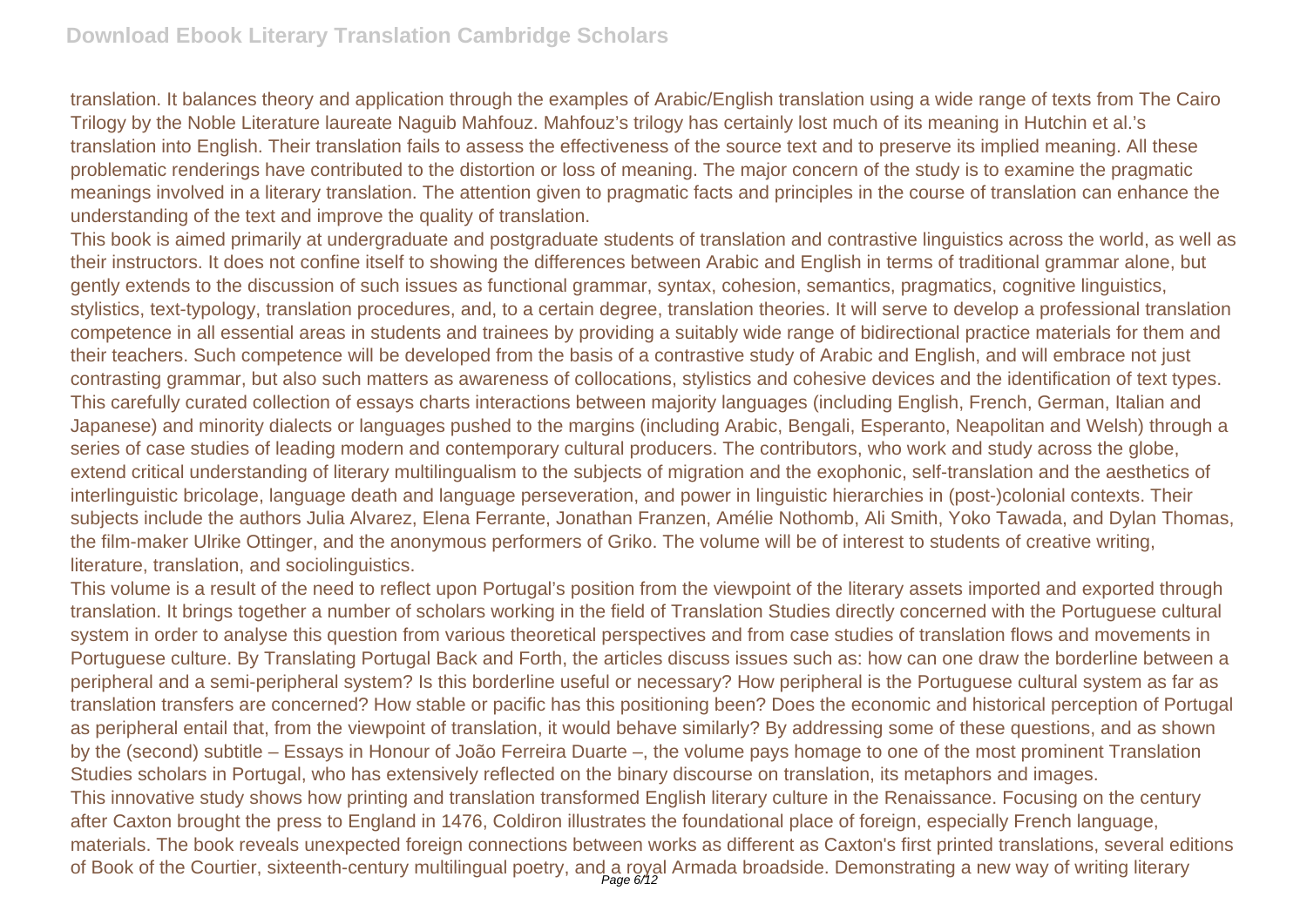history beyond source-influence models, the author treats the patterns and processes of translation and printing as co-transformations. This provocative book will interest scholars and advanced students of book history, translation studies, comparative literature and Renaissance literature.

The book offers coherent theoretical treatment of the conceptions of "World Literature" and "Comparative Literature", in parallel with their practical application to the research of different literary phenomena (Renaissance and Baroque creativity, literary canons, philosophy of translation, etc.), especially, as viewed from the point of view of the "other"—"peripheral" (minor, minority) national(-linguistic) cultures. Envisaging womankind's historical liberation and a budding "comparative world sensibility" has been seen as one of the greatest merits of European "creative humanists". To explain the deep sources of creativity and image authenticity, the notions of the (aesthetic) "infra-other" and (philosophical) "transgeniality" have been introduced. The proposed aim would be to transcend monologues of ideological-cultural "centres", as well as formalistic and sociological trends in cultural and literary research and teaching. The book advocates a plurality of creative dialogues and a mutually enriching symbiotic relationship between "centres" and "peripheries".

Themes, places, characters and voices of Elizabeth Jolley's Mr Scobie's Riddle are explored in detail in this monograph, which provides different narratological and translational analyses of the novel, as well as an academic translation into Italian. Considering the challenges and issues posited by a literary work's translation helps to shed light on the original work itself. In this manner, the translation is to be seen as a further analytical instrument to gain insight into the original novel. The purpose of this work is to obtain a deeper understanding of the complicated microcosm created by Jolley in the nursing home of "St Christopher and St Jude": the typically Australian themes of migration, isolation, place and displacement; the Australian culture-specific elements; the ensemble of curious characters and their entertaining voices. This book strives to preserve the above elements in translation as the expression of something Other, a different culture, and to take Italian readers on a journey to the Australia depicted in Mr Scobie's Riddle so that Jolley's characters' voices can echo in the Italian language. Besides providing a thorough overview of advances in the concept of identity in Translation Studies, the book brings together a variety of approaches to identity as seen through the prism of translation. Individual chapters are united by the topic and their predominantly cultural approach, but they also supply dynamic impulses for the reader, since their methodologies, level of abstraction, and subject matter differ. The theoretical impulses brought together here include a call for the ecology of translational attention, a proposal of transcultural and farcical translation and a rethinking of Bourdieu's habitus in terms of František Miko's experiential complex. The book also offers first-hand insights into such topics as post-communist translation practices, provides sociological insights into the role politics played during state socialism in the creation of fields of translated fiction and the way imported fiction was able to subvert the intentions of the state, gives evidence of the struggles of small locales trying to be recognised though their literature, and draws links between local theory and more widely-known concepts.

This collection of essays explores the reception of classics and translation from modern languages as two different, yet synergic, ways of engaging with literary canons and established traditions in 20th-century Italy. These two areas complement each other and equally contribute to shape several kinds of identities: authorial, literary, national and cultural. Foregrounding the transnational aspects of key concepts such as poetics, literary voice, canon and tradition, the book is intended for scholars and students of Italian literature and culture, classical reception and translation studies. With its two shifting focuses, on forms of classical tradition and forms of literary translation, the volume brings to the fore new configurations of 20th-century literature, culture and thought.<br><sup>Page 7/12</sup>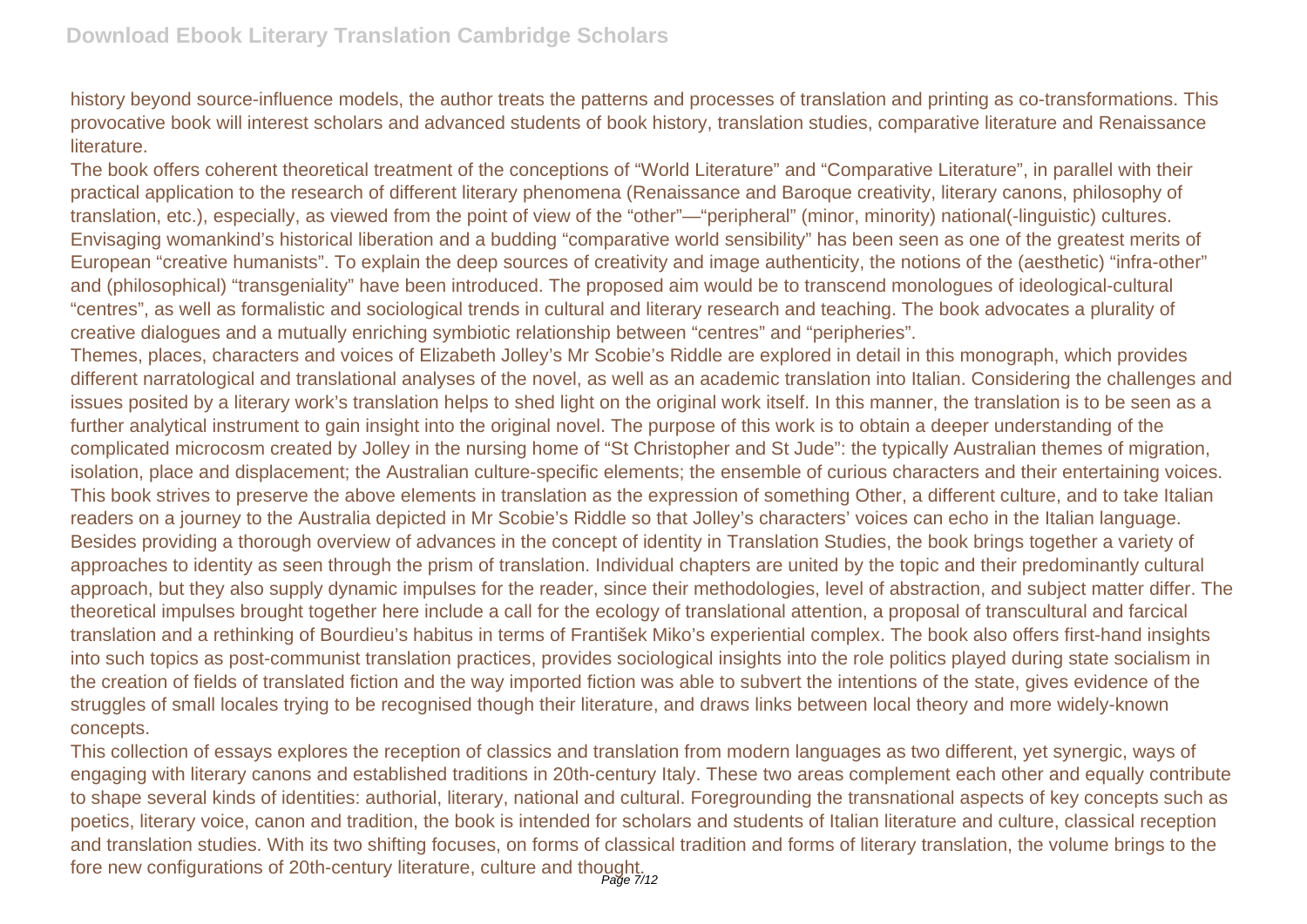This book investigates several aspects of translation, including literary, political, legal, and machine translation, and it covers a diversity of languages, including Arabic, English, French and Greek. With the whole world becoming a global village, translation has acquired a remarkable dynamicity that encapsulates time and space, bridging gaps between cultures, despite all geographical boundaries. Contributions to this collection cross various spaces, including Jordan, Greece, Egypt, Malaysia, Romania, and the United Arab Emirates. This volume provides researchers interested in translation studies with detailed insight into translation as a product and a process. The pedagogical implications of some of the chapters are expected to trigger future work on translators' training in all types of translation. An introduction to studying and editing texts in all forms, from manuscript to digital.

Indirect Translations and Non-Translation: The (Fateful) Adventures of Czech Literature in 20th-century Portugal, a pioneering study of the destiny of Czech and Slovak literature in 20th-century Portugal, is a gripping read for anyone seeking to look into intercultural exchanges in Europe beyond the so-called dominant or central cultures. Concentrating on relations between two medium-sized lingua- and socio-cultures via translation, this book discusses and thoroughly investigates indirect translations and the resulting phenomenon of indirect reception, the role of paratexts in evading censorship, surprising non-translation, and by extension, the impact of political ideology on the translation of literature. In drawing on the work of Ji?í Levý and Anton Popovi?, two outstanding Czechoslovak translation theorists, this book opens up new avenues of research, both theoretically and methodologically. As a whole, the author paints a much broader picture than might be expected. Scholars in areas as diverse as translation studies, comparative literature, reception studies, Czech literature and Portuguese culture will find inspiration in this book. By researching translation in two wouldbe totalitarian regimes, this monograph ultimately contributes to a better understanding of the international book exchanges in the 20th century between two non-dominant, or semi-peripheral, European cultures. Encounters in Greek and Irish Literature brings together literary experts in two traditions and some contemporary

novelists writing in them: this distinctive group includes Katy Hayes, Mia Gallagher, Deirdre Madden, Paraic O'Donnell, Christos Chrissopoulos, Panos Karnezis, Sophia Nikolaidou, and Ersi Sotiropoulos. Their work is presented in context, not only through excerpts from published and unpublished fiction, but also through eight self-reflective essays that enhance our understanding of these authors' themes and modes. All these critical texts originate from a unique gathering of scholars and creative talent held at the Ionian University, Corfu, in October 2017, predominantly exploring Greek and Irish prose writing and the relationships between them. This volume paints a more complete picture through added scenes from drama, poetry and translation, and through considerations of the history and associations of two literatures at the edges of Europe. Translation is integral to the dialogues fostered; the selected works by the Irish and Page 8/12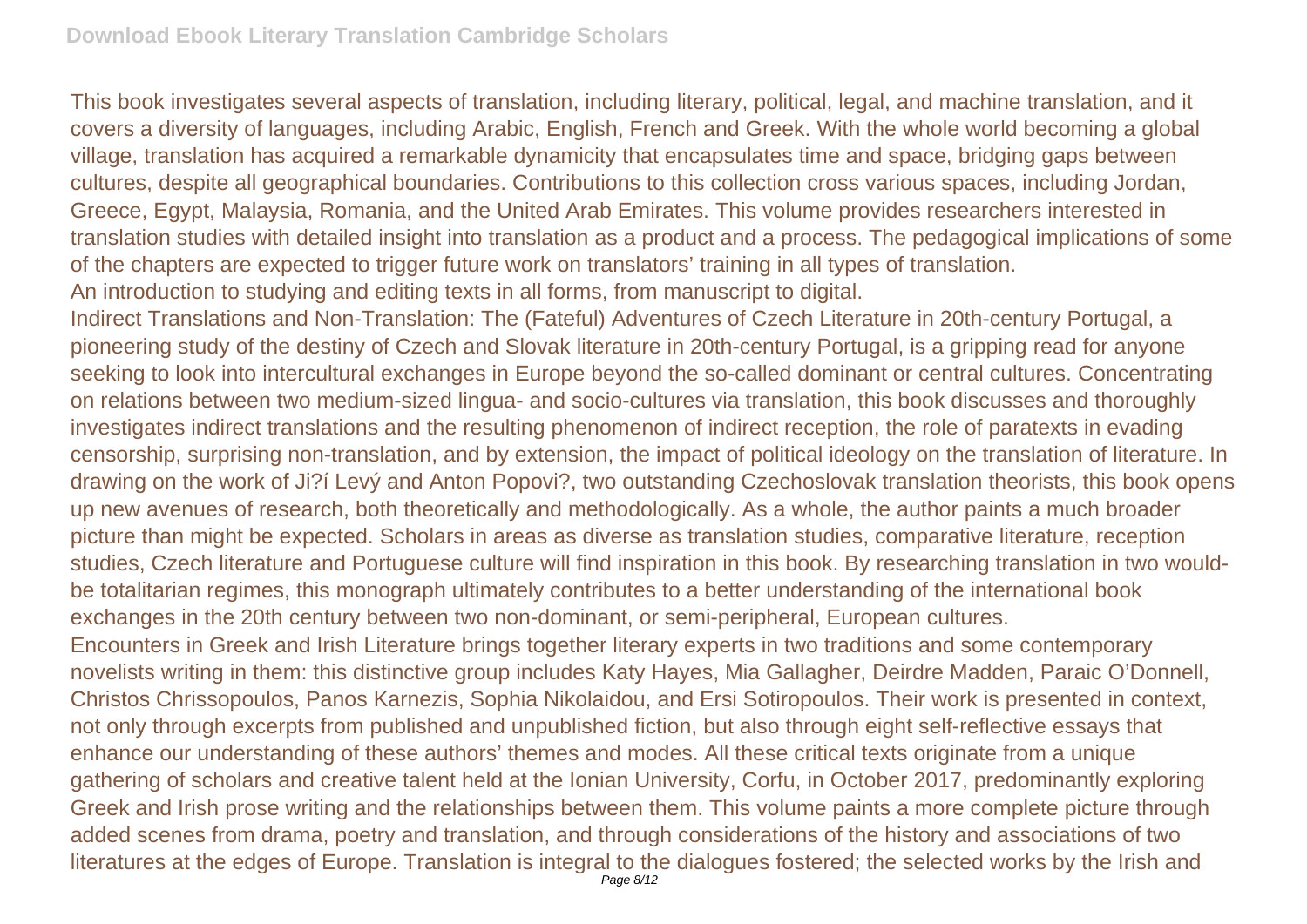Greek writers can be read in both Greek and English, a manifestation of, and a further point in, the reception of these authors beyond Greece and Ireland. The book opens with a comprehensive introductory essay by Joanna Kruczkowska, and further insights into the creative mind and aspects of publishing are provided through a roundtable with the authors recorded at the time of the festival. This material further contributes to a remarkably structured look at the business of writing and the workings of two literary systems.

The intensification of contacts between cultures and languages has a major impact on all social spheres today. Multiculturalism and multilingualism are important elements of the local, regional, national and global community. Much of the world's conflict stems from the contrast between globalization and nationalism, fuelled by religions, racial divisions, traditions and other cultural particularities. Focusing mainly on the situation in Central and South-eastern Europe, this book addresses how cultural identities develop through tourism, education, literature and other social fields, and how language and literature teaching should be planned in this context. It consists of the following sections: Language, Culture and Tourism; Interculturalism, Multilingualism and Approaches to Language Learning; and Culture in Literature and Translation. The volume will be of interest to teachers and researchers of cultural and tourism studies, linguistics and language learning, literary studies and translation, while also addressing wider readers interested in contemporary intercultural society.

Explores how Victorian poetry and translation dynamically influenced one another in an age of empire.

This volume offers a snapshot of current perspectives on translation studies within the specific historical and sociocultural framework of Anglo-Italian relations. It addresses research questions relevant to English historical, literary, cultural and language studies, as well as empirical translation studies. The book is divided into four chapters, each covering a specific research area in the scholarly field of translation studies: namely, historiography, literary translation, specialized translation and multimodality. Each case study selected for this volume has been conducted with critical insight and methodological rigour, and makes a valuable contribution to scientific knowledge in the descriptive and applied branches of a discipline that, since its foundation nearly 50 years ago, has concerned itself with the description, theory and practice of translating and interpreting.

The contributions gathered in this volume define and discuss concepts, themes, and theories related to contemporary audiovisual seriality. The series investigated include Black Mirror, Game of Thrones, House of Cards, Penny Dreadful, Sherlock, Orange Is the New Black, Stranger Things, Vikings, and Westworld, to mention just some. Including contributions from social and media studies, linguistics, and literary and translation studies, this work reflects on seriality as a process of social, linguistic and gender/genre transformation. It explores the dynamics of reception, interaction, and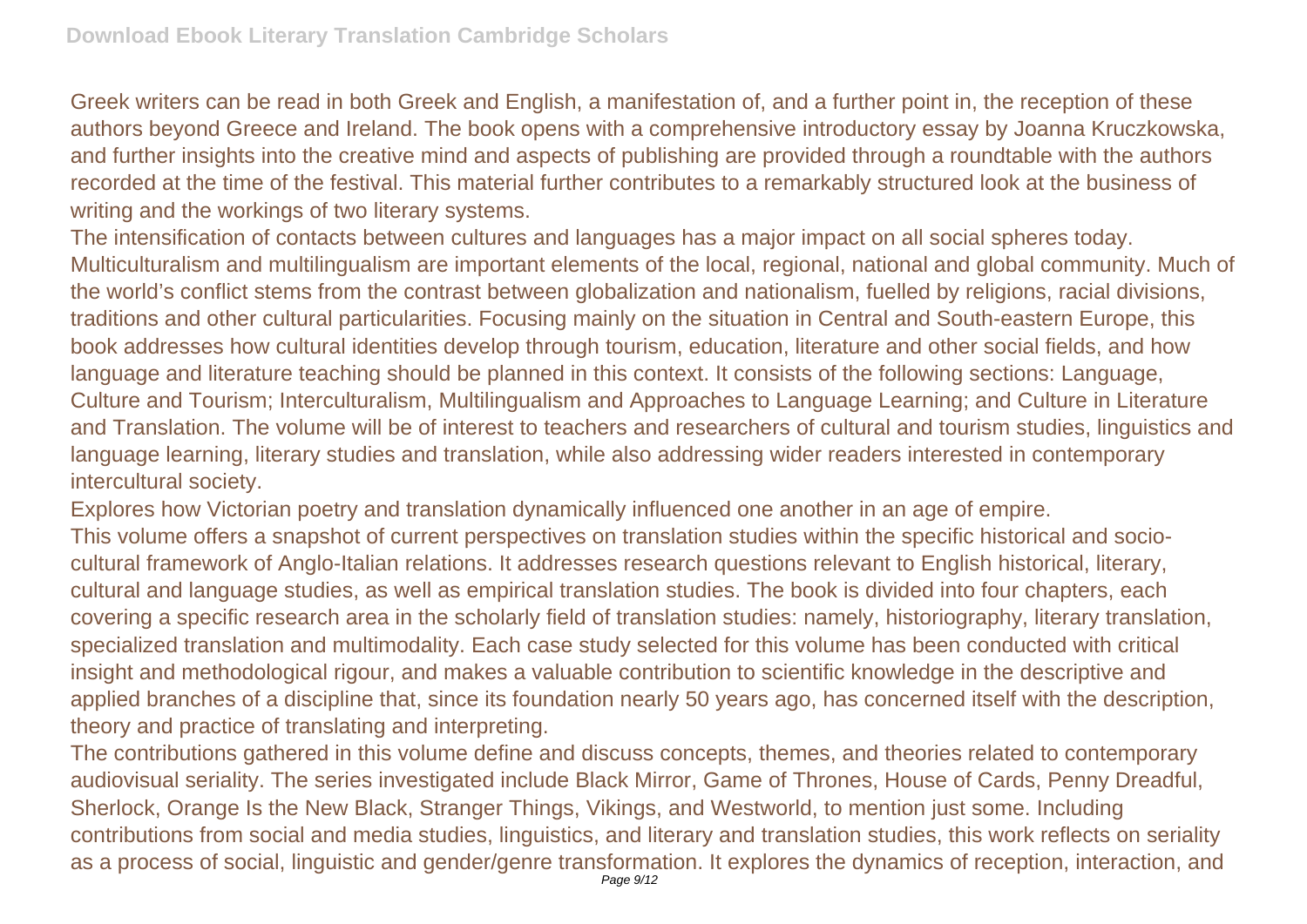translation; the relationship between authorship and mass consumption; the phenomena of multimodality, and intertextuality.

The Cambridge History of Latina/o American Literature emphasizes the importance of understanding Latina/o literature not simply as a US ethnic phenomenon but more broadly as an important element of a trans-American literary imagination. Engaging with the dynamics of migration, linguistic and cultural translation, and the uneven distribution of resources across the Americas that characterize Latina/o literature, the essays in this History provide a critical overview of key texts, authors, themes, and contexts as discussed by leading scholars in the field. This book demonstrates the relevance of Latina/o literature for a world defined by the migration of people, commodities, and cultural expressions. This volume offers a selection of issues currently encountered by scholars working within the broadly understood discipline of Translation Studies. The contributions here discuss topical and recurrent issues, which have long been at the forefront of this discipline, such as phraseology, corpora, quality of interpreting, translator training, censorship, style, proper names, and receptororiented translation. In addition, they also deal with relatively recent developments, such as humour and multimodality in audiovisual translation, and those problems rarely conclusively addressed in the context of translation, namely impoliteness and paratexts. Bringing together authors from eight countries, namely the UK, Spain, Germany, Austria, Poland, Italy, the USA and New Zealand, the volume offers research into translation from a variety of methodological solutions and conducted across eight languages (English, Spanish, Catalan, Polish, German, Italian, Chinese and Greek). Despite the diversity of themes presented, the main research areas emerging from all the contributions fall into four thematic groups: (1) lexicological issues and corpora in translation studies; (2) quality and translator training; (3) audiovisual translation; and (4) literary translation. Communication is the basis for human societies, while contact between communities is the basis for translation. Whether by conflict or cooperation, translation has played a major role in the evolution of societies and it has evolved with them. This volume offers different perspectives on, and approaches to, similar topics and situations within different countries and cultures through the work of young scholars. Translation has a powerful effect on the relationships between peoples, and between people and power. Translation affects initial contacts between cultures, some of them made with the purpose of spreading religion, some of them with the purpose of learning about the other. Translation is affected by contexts of power and differences between peoples, raising questions such as "What is translated?", "Who does it?", and "Why?". Translation is an undeniable part of the global society, in which the retrieval and distribution of information becomes an institutional matter, despite the rise of English as a lingua franca. Translation is, in all cases, composed by the voice of the translators, a voice that is not always clearly distinguished but is always present. This volume examines the role of translators in different historical contexts, focusing particularly on how their work affected their surroundings, and on how the context surrounding them affected their work. The papers collected in this volume were originally presented at the 2013 conference "New Research in Translation and Intercultural Studies" and are arranged in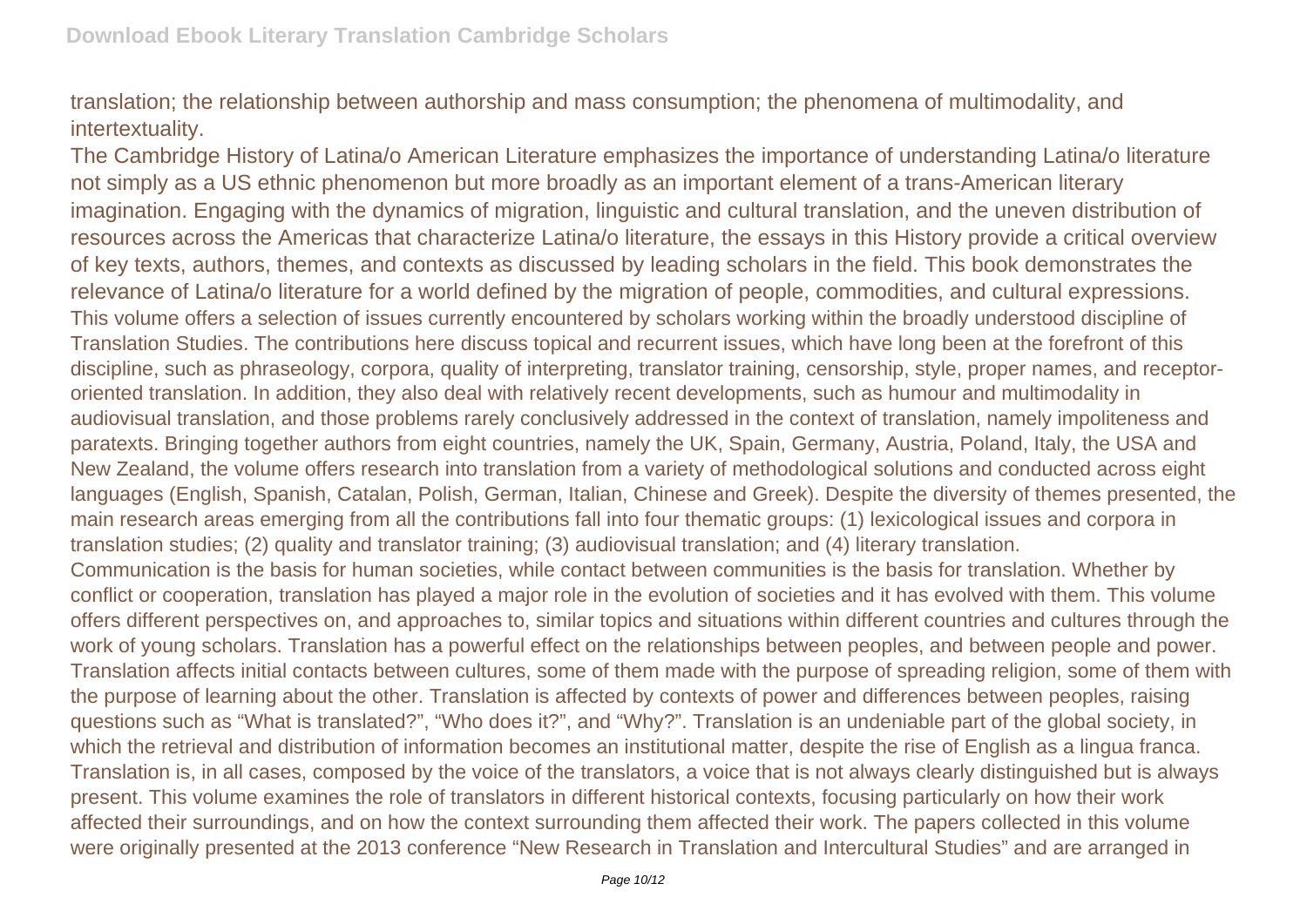chronological order, extending from 16th-century Mexico to 21st-century Japan.

True North: Literary Translation in the Nordic Countries is the first book to focus solely on literary translation from, to, and between the Nordic tongues. The book is divided into three main sections. These are novels, children's literature, and other genres – encompassing drama, crime fiction, sagas, cookbooks, and music – although, naturally, there are connections and overlapping themes between the sections. Halldór Laxness, Virginia Woolf, Selma Lagerlöf, Astrid Lindgren, Mark Twain, Henrik Ibsen, Henning Mankell, Janis Joplin, and Jamie Oliver are just some of the authors analysed. Topics examined include particular translatorial challenges; translating for specific audiences or influencing audiences through translation; re-translation; the functions of translated texts; the ways in which translation can change a genre; the creation of identity through translation; and more. As is clear from this list, many of the theories proposed and findings discussed here are also relevant to the wider field of translation studies, as well as to literary studies more generally. It is time for the world's growing Nordicmania to influence the field of translation studies, and for translation to take its place as a relevant and essential issue in our understanding of the Northern countries. The varied chapters in this book will contribute to these stimulating and critical conversations. Studying Language through Literature invites readers to reconsider the opportunity represented by literary texts for languagerelated purposes. Despite the close relationship between literature and language in educational contexts, literature is frequently associated with teaching practices which have been judged to be unsuccessful. Subsequently, texts of the non-literary type are preferred, on the basis that they are 'authentic' and closer to 'real' language. The everlasting relationship between language and literature is here reassessed starting from two assumptions: literature is the expression of an emphasized perception of reality – be it private, collective, or pertaining to a certain temporal/spatial context; and literary language is language in its utmost form. Following an outline of the philosophy that governs the book, each chapter presents specific insights on the use of the various different literary genres: namely, fiction, poetry and drama. The opportunities offered by translation in the foreign language classroom constitute a recurrent theme throughout the book, although Chapter 5 is entirely devoted to translation criticism. The closing pages put forward a few reflections on assessment. While offering some food for thought in order to reassess the role of

literature in the language class, this book puts together ideas, considerations and suggestions from which the reader is free to pick, mix and adjust, exploiting them to her/his greatest benefit.

This wide-ranging collection brings together essays on a recent approach to translation known as transcreation. Together with new modes of translation, such as fansubbing, fandubbing, and crowdsourcing, transcreation has challenged the traditional structure of the translation market, the agency and ethics of the discipline, and encouraged new research in translation studies. A debate has emerged around the two concepts of translation and transcreation, mostly in terms of differences between the two practices and issues such as creativity, abusive translation and appropriation. Mainly applied to commercial translation, transcreation is now gaining momentum among translation scholars in broader areas of application, going beyond the early focus of promotional and advertising products where it was initially practised. In the specific context of this volume, transcreation is discussed in relation to a